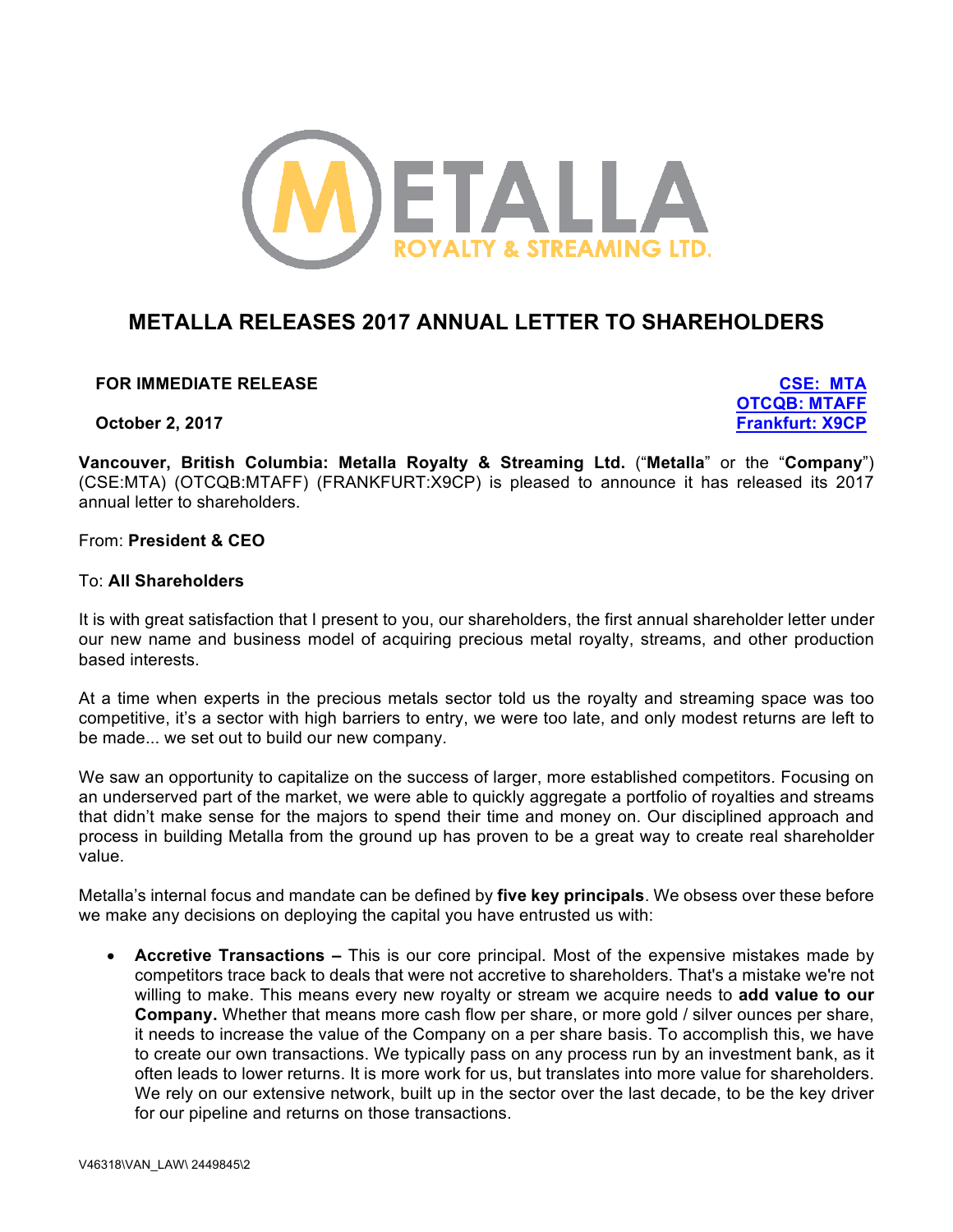- **Diversification –** My friend Rick Rule talks about "return-free risk" in this business. He's referring to poorly structured deals where shareholders take risk without an attractive amount of return potential. Metalla closed 6 transactions in its first year. It bought 18 assets on 4 continents. Owning a wide array of royalty and streaming assets gives Metalla shareholders **exposure to real value for decades to come**. We primarily focus on transactions valued at \$10 million or less. Each transaction is intended to decrease shareholder risk and add value. Over time, this approach builds a clear path to a higher market valuation per dollar of revenue.
- **Strong Counterparties –** Owning royalties and streams on various precious metal mining assets means we don't have to do any expensive drilling, operate fleets of massive earth moving equipment, employ thousands of miners, or maintain highly complex processing facilities. All of this is done for us by our counterparties, the mining companies that operate the projects. In our experience, smaller mines mean bigger problems. So, we make it a priority to acquire royalties and streams on projects operated by major mining companies. They have the balance sheets and skill sets needed to make them successful. **Having strong counterparties means shareholders get the benefit of new discoveries, mine expansions, mine extensions, and other major investments in the assets we own without having to pay for it.**
- **Dividends –** A century ago, successful mining companies paid shareholders large cash dividends. Today, very few companies in our business pay meaningful dividends. Mining companies got hooked on ultra-low interest rates and low borrowing costs. They used this cheap, plentiful money to buy larger projects, avoiding the discipline of a cash buyer. They strived to mine more and more ounces with less profit per ounce. **Royalty and streaming companies have some of the highest revenue per employee metrics of any business across various sectors.** This means high margin, cash generating companies tied to the potential leverage of a rising gold and silver price. This is accomplished by small teams (low overhead) giving investors exposure to producing assets, without all the traditional costs associated with operating them. We want to give shareholders a direct link to gold and silver. We intend to pay out **50% of our after tax/G&A cash flow in the form of a cash dividend. We intend to start this program in January 2018.** The remaining 50% will remain on hand to fund accretive transactions.
- **100% Exposure to Gold and Silver –** Historically, companies in our business that choose to focus **exclusively on gold and silver assets enjoy a higher market valuation.** This is what you can expect now and for the future with Metalla.

Being able to invest at the ground level in a royalty and streaming company has often been restricted to insiders, officers, and directors. This is because the majority of these companies were formed via spin-out of a major mining company or transaction. See below the market capitalizations of these companies on their first day of trading.

| <b>COMPANY</b>                 | <b>SPIN CO</b>                | <b>IPO/RTO</b><br><b>DATE</b> | <b>MARKET</b><br><b>CAPITALIZATION</b><br>(millions CAD) |
|--------------------------------|-------------------------------|-------------------------------|----------------------------------------------------------|
| <b>Franco Nevada</b>           | <b>Newmont</b>                | 2007                          | \$1,200                                                  |
| <b>Osisko Gold Royalties</b>   | Osisko Mining                 | 2014                          | \$575                                                    |
| <b>Wheaton Precious Metals</b> | <b>Wheaton River/Goldcorp</b> | 2004                          | \$289                                                    |
| <b>Maverix Metals</b>          | Pan American Silver           | 2016                          | \$97                                                     |
| <b>AuRico Metals</b>           | <b>Alamos/AuRico Merger</b>   | 2015                          | \$59                                                     |

Source: SNL Mining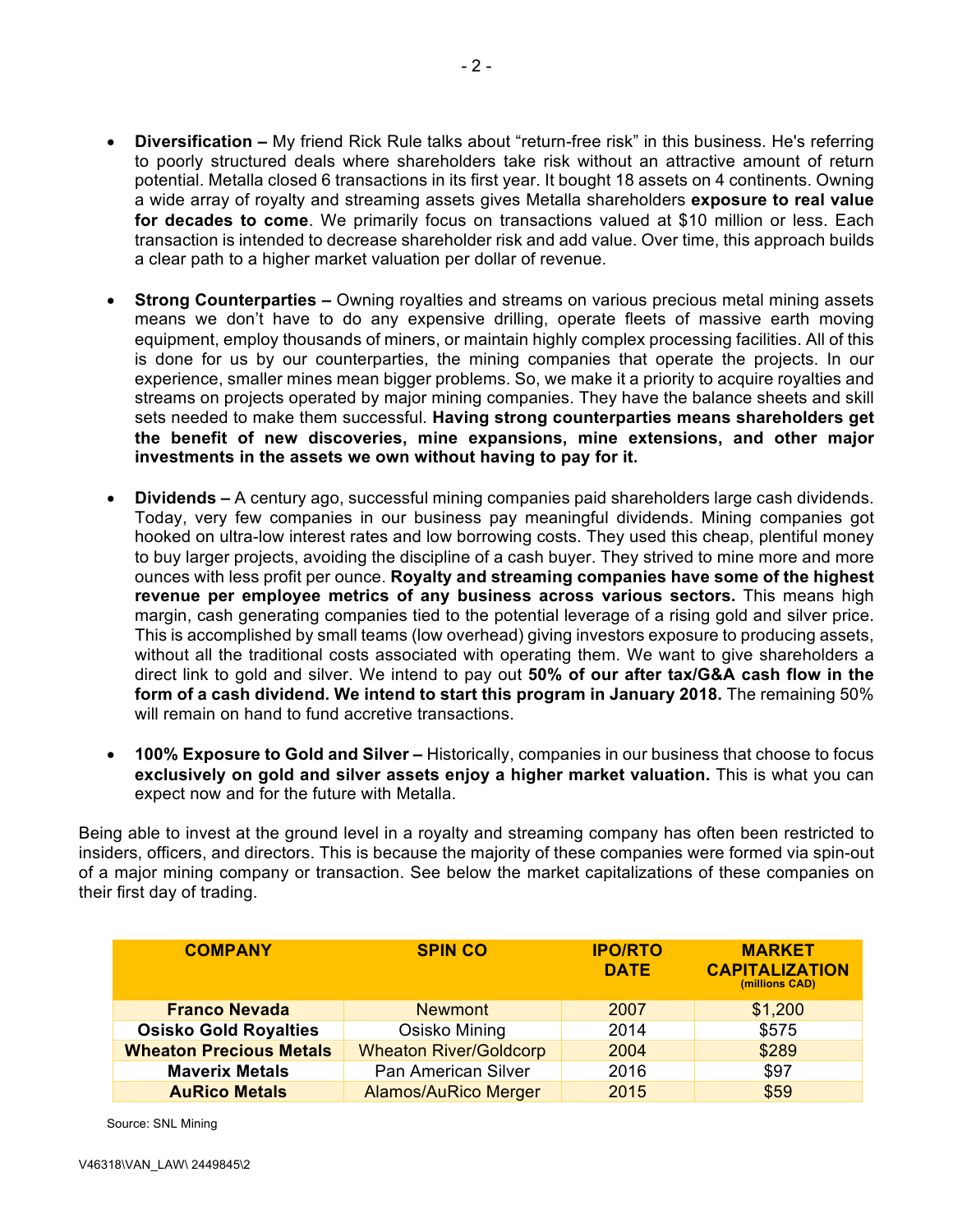Metalla was officially started through the High Stream Corp ("HSC") transaction in September of 2016. **We were excited to give all investors the opportunity to get in at the ground level.** Our first financing was at the post share consolidation price of 30 cents. We raised a little over CAD \$2M at a pre-money valuation just above CAD \$8M. Since then we have completed 6 acquisitions deploying a total of CAD \$22.85 million.<sup>(1)</sup> We financed these transactions through share acquisitions and one additional capital raise of roughly CAD \$4.5M at 50 cents a share.

Today, Metalla could not be better positioned. We have an exceptional portfolio of royalty and streaming assets that we anticipate providing high-margin cash flow for decades. We have a pipeline of development assets that will ensure Metalla a long life with no need to raise future capital to cover management costs. Going forward **Metalla intends to only raise capital or issue shares to make accretive transactions.**

As I write to you, **Metalla's market capitalization exceeds CAD \$45 million** <sup>(2)</sup>. We have attracted a supportive and strategic shareholder base in Canada, the U.S., Europe, and Asia. We could not be more pleased with those who took a chance with us in our first year and were able to share in our success, **with seed investors at our first financing up over 100% in just less than one year.**

- (1) Using a USD/CAD exchange rate of 1.22
- (2) Market cap as of September 27, 2017

# **SUMMARY OF NOTABLE ACQUISITIONS (3)**

- **100% Endeavor Silver Stream –** Commissioned in 1983, the Endeavor Mine was once the region's largest zinc, lead and silver producer. Since 2003, the mine has been operated by CBH Resources, a subsidiary of billion-dollar base metal company Toho Zinc. Under the streaming agreement, Endeavor has produced 7.1 million ounces of silver since 2005, and is estimated to deliver just under 1 million ounces of silver ("Ag") to Metalla according to the updated mine plan from CBH through June 2019.
- **2% NSR on the Joaquin Project** A 2% NSR royalty payable by Pan American Silver on minerals mined from the concessions which form part of the Joaquin project located in central Santa Cruz Province, Argentina, 145 kms from Manantial Espejo, Pan American's existing silver-gold mine. Pan American recently purchased the Joaquin project from Coeur for US\$25 million. The Joaquin project is estimated to contain a Measured and Indicated resource of 65.2 million ounces Silver (Ag) and 61,000 ounces Gold (Au) (*as disclosed by Coeur in a technical report titled Joaquin Project NI 43-101 Technical Report and dated February 15, 2013*). An update is expected from Pan American in Q4 2017 on a production timeline.
- **1.5% NSR on the Zaruma Gold Mine** A 1.5% NSR royalty payable by Core Gold Inc. (formerly Dynasty Metals and Mining) on minerals mined from the Zaruma gold mine located in the Zaruma-Portovelo Mining District of southern Ecuador. Between 2012 and 2014 the mine produced 72,430 ounces Au and 152,292 ounces Ag. The Zaruma gold mine has an estimated Measured and Indicated resource of 1.094 million ounces Gold (Au) with an average grade of 12-13 gpt (*as disclosed by Dynasty in a technical report titled "Independent Preliminary Assessment – Zaruma Gold Project – El Oro Province, Ecuador" and dated September 17, 2014*).
- **2% NSR on the Hoyle Pond Extension** The Hoyle Pond Extension Royalties are located on claims that are beneath the Kidd metallurgical complex and immediately adjacent to the east and northeast of the Hoyle Pond mine complex. The deposit is trending toward the extension property at depth. Goldcorp, the operator, completed the Hoyle Pond Deep Project at a cost of \$194 million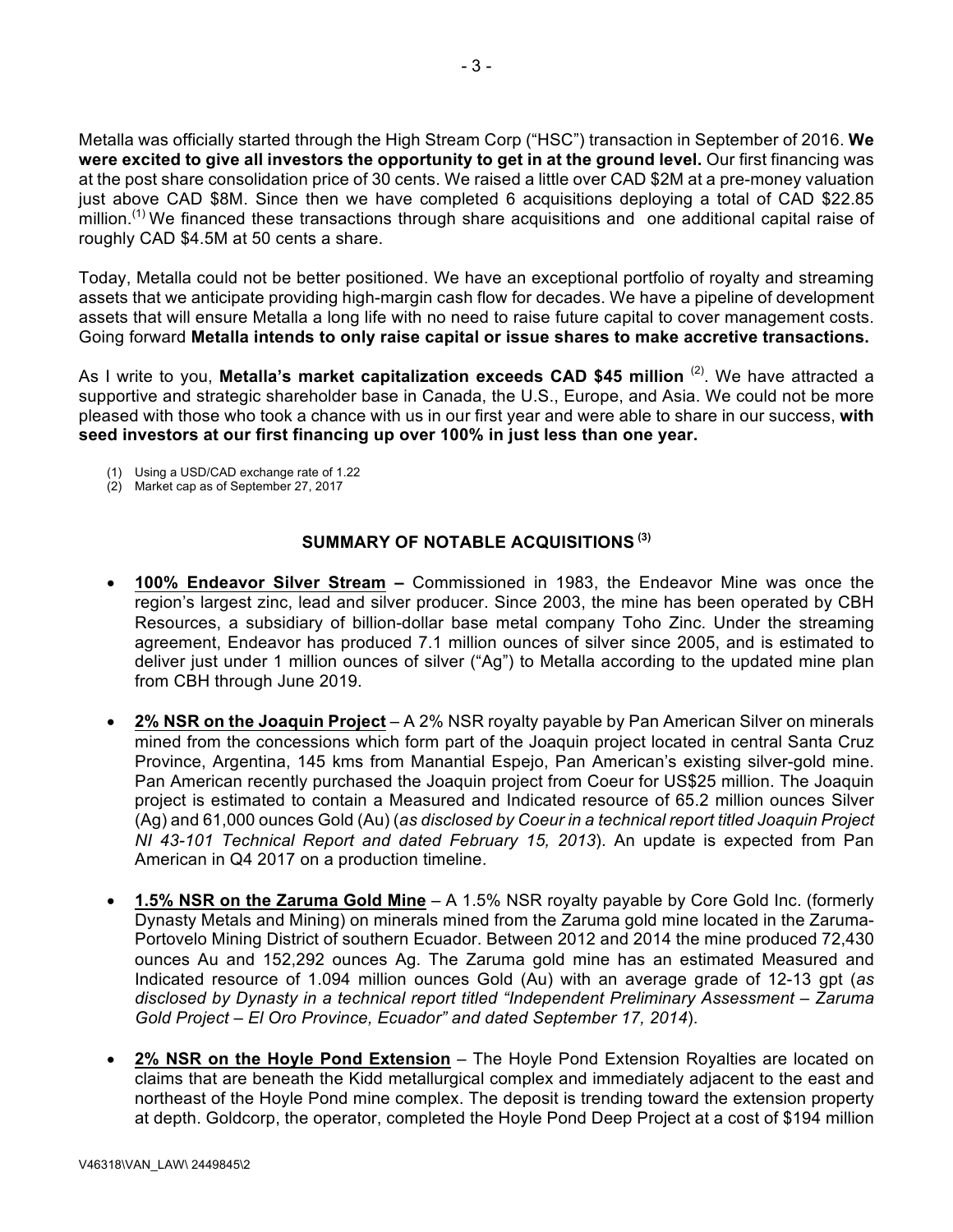to access and develop lower levels with the #2 winze being only 600 meters west of the property boundary.

- **1.5% NSR on the Timmins West Extension** The West Timmins mine was acquired by Tahoe Resources from Lake Shore Gold in April 2016. The West Timmins mine is the flagship mine in the district for Tahoe. Metalla has a 1.5% Royalty on the Wallingford claim which lies on the extension of the Timmins deposit. The Timmins deposit plunges towards the NW onto Metalla's claims and is expected to cross the boundary at depth.
- **15% Silver Stream on the NLGM** The New Luika Gold Mine ("NLGM") is located in the Chunya Administrative District, Mbeya region in the Lupa Goldfield of southwest Tanzania, the second largest gold producing region in the country in the 1900s. Shanta Gold operates the mine. Commissioned in August 2012, it produced a record 87,713 ounces Au and 126,572 ounces Ag in 2016. The company also reported AISC of US\$661/oz Au in its Q4 2016 production and operational update.
- (3) Includes subsequent transactions through July 31, 2017

We see our 2016 fiscal year as the year we built the machine that will propel us through this bull cycle in precious metals. We think that bull market cycle is just getting started.

We feel strongly that we will be able to keep up the pace we set in year one from a transactional perspective. More importantly, we feel that our **next fiscal year will be when the market recognizes what we have built, rewarding Metalla shareholders with a valuation that better represents where our peers are trading.**

During the last year we welcomed E.B. Tucker and Lawrence Roulston to our Board. Lawrence brings a depth of knowledge and experience from a technical and evaluations perspective for precious metal mining companies and projects, and E.B. Tucker brings an extensive network from capital, marketing, and strategic relationships that have been invaluable.

In closing, I would like to personally thank the board and management for the tremendous amount of work that had to be done in such a short time to bring Metalla to where it is today. We are grateful for the support of our shareholder base. **We are significant shareholders along with you, and we are dedicated to maximizing per share value over this bull cycle in precious metals.**

 $B$ nt that

Brett Heath President & CEO Metalla Royalty & Streaming Ltd.

## **About Metalla**

Metalla is a precious metals royalty and streaming company. Metalla provides shareholders with leveraged precious metal exposure through a diversified portfolio of royalties and streams. Our strong foundation of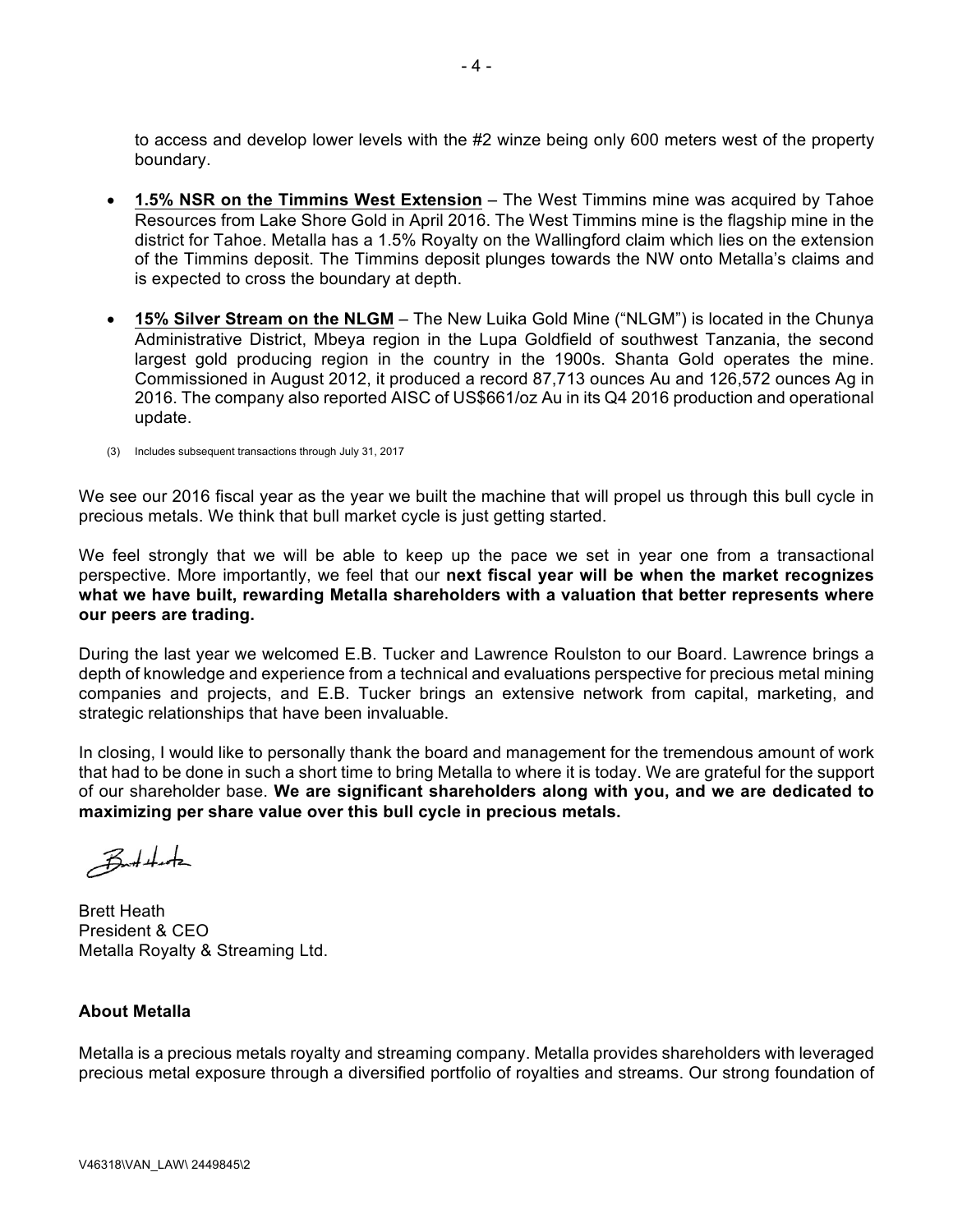current and future cash generating asset base, combined with an experienced team gives Metalla a path to become one of the leading gold and silver companies for the next commodities cycle.

#### For further information please visit our website at www.metallaroyalty.com

#### CAUTIONARY STATEMENT ON FORWARD-LOOKING STATEMENTS

This letter contains "forward-looking information" and "forward-looking statements" within the meaning of applicable Canadian and U.S. securities legislation. The forward-looking statements herein are made as of the date of this letter only and the Company does not assume any obligation to update or revise them to reflect new information, estimates or opinions, future events or results or otherwise, except as required by applicable law.

Often, but not always, forward-looking statements can be identified by the use of words such as "plans", "expects", "is expected", "budgets", "scheduled", "estimates", "forecasts", "predicts", "projects", "intends", "targets", "aims", "anticipates" or "believes" or variations (including negative variations) of such words and phrases or may be identified by statements to the effect that certain actions "may", "could", "should", "would", "might" or "will" be taken, occur or be achieved. Forward-looking information in this letter includes, but is not limited to, statements with respect to future events or future performance of Metalla, anticipated cash flow, payment of dividends, disclosure regarding the precious metal purchase agreements and royalty payments to be paid to Metalla by property owners or operators of mining projects pursuant to net smelter returns and other royalty agreements of Metalla, management's expectations regarding Metalla's growth, results of operations, estimated future revenues, carrying value of assets, future dividends, and requirements for additional capital, production estimates, production costs and revenue, future demand for and prices of commodities, expected mining sequences, business prospects and opportunities. Such forward-looking statements reflect management's current beliefs and are based on information currently available to management.

Forward-looking statements involve known and unknown risks, uncertainties and other factors, which may cause the actual results, performance or achievements of the Metalla to be materially different from any future results, performance, or achievements expressed or implied by the forward-looking statements. A number of factors could cause actual events or results to differ materially from any forward-looking statements, including, without limitation: fluctuations in the prices of the primary commodities that drive royalty and stream revenue (gold and silver); fluctuations in the value of the U.S. dollar and any other currency in which revenue is generated, relative to the Canadian dollar; changes in national and local government legislation, including permitting and licensing regimes and taxation policies and the enforcement thereof; regulatory, political or economic developments in any of the countries where properties in which the Metalla holds a royalty, stream, or other interest are located or through which they are held; risks related to the operators of the properties in which the Metalla holds a royalty, stream, or other interest, including changes in the ownership and control of such operators; influence of macroeconomic developments; business opportunities that become available to, or are pursued by the Metalla; reduced access to debt and equity capital; litigation; title, permit or license disputes related to interests on any of the properties in which the Metalla holds a royalty, stream, or non-operating interest; potential changes in Canadian tax treatment of offshore streams; excessive cost escalation as well as development, permitting, infrastructure, operating or technical difficulties on any of the properties in which the Metalla holds a royalty, stream, or other interest; the possibility that actual mineral content may differ from the reserves and resources contained in technical reports; rate and timing of production differences from resource estimates, other technical reports and mine plans; risks and hazards associated with the business of development and mining on any of the properties in which the Metalla holds a royalty, stream, or other interest, including, but not limited to unusual or unexpected geological and metallurgical conditions, slope failures or cave-ins, flooding and other natural disasters, terrorism, civil unrest or an outbreak of contagious diseases; and the integration of acquired assets.

The forward-looking statements contained in this letter are based on reasonable assumptions that have been made by management as at the date of such information and is subject to unknown risks, uncertainties and other factors that may cause the actual actions, events or results to be materially different from those expressed or implied by such forward-looking information, including, without limitation: the impact of general business and economic conditions; the ongoing operation of the properties in which the Metalla holds a royalty, stream, or other interest by the owners or operators of such properties in a manner consistent with past practice; the accuracy of public statements and disclosures made by the owners or operators of such underlying properties; no material adverse change in the market price of the commodities that underlie the asset portfolio; no material changes to existing tax treatment; no adverse development in respect of any significant property in which the Metalla holds a royalty, stream, or other interest; the accuracy of publicly disclosed expectations for the development of underlying properties that are not yet in production; integration of acquired assets; actual results of mining and current exploration activities; conclusions of economic evaluations and changes in project parameters as plans continue to be refined; problems inherent to the marketability of precious metals; stock market volatility; competition; and the absence of any other factors that could cause actions, events or results to differ from those anticipated, estimated or intended.

#### **CONTACT INFORMATION**

Metalla Royalty & Streaming Ltd.

V46318\VAN\_LAW\ 2449845\2